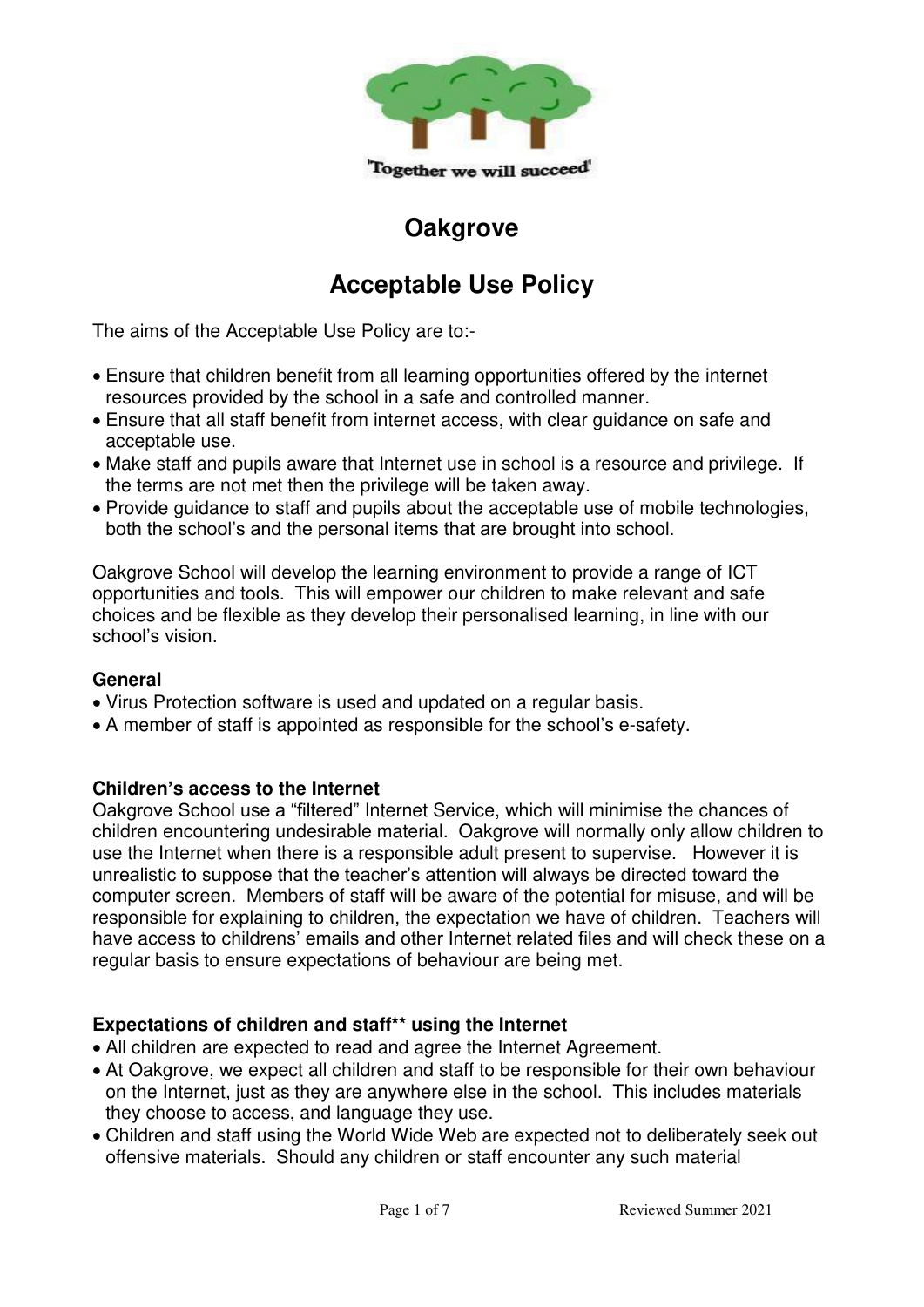accidentally, they are expected to report it to the ICT leader, so that the Service Provider can block further access to the site.

- Children are expected not to use any rude language in their email communications and contact only people they know or those the teacher has provided. They have been taught the rules of etiquette in email and are expected to follow them.
- Children must ask permission before accessing the Internet and have a clear idea why they are using it.
- Children and staff should not access other people's files unless permission has been given.
- Computers should only be used for school work and homework unless permission has been granted otherwise.
- No program files may be downloaded to the computer from the Internet. This is to prevent corruption of data and avoid viruses.
- No program should be brought in by pupils from home for use in school although staff can seek permission from the Head. This is for both legal and security reasons.
- Homework completed at home can be brought in on a memory stick, but this will have to be virus scanned by the class teacher before use.
- No personal information such as phone numbers and addresses should be given out and no arrangements to meet someone made unless this is part of an approved school project.
- Children and staff consistently choosing not to comply with these expectations will be warned, and subsequently, may be denied access to internet resources. They will also come under general discipline procedures of the school which comprises an escalating set of measures including a withdrawal of privileges.
- Uploading and downloading of non-approved software will not be permitted.

## **School Website**

- The website will be regularly checked to ensure that there is no content that compromises the safety of children or staff.
- The publication of children's work will be decided by the teacher.
- The school will endeavour to use digital photographs, audio or video clips focusing on group activities. Photographs and video focusing on individual children will not be published on the school website without parental permission.
- The school website will avoid publishing the full names of individuals in a photograph.
- The school will ensure that the image files are appropriately named and will not use pupils' names in image file names if published on the web.

## **Personal Devices**

Staff and children may only use their own technology in school as part of a pre-arranged educational activity, with permission from a member of the SLT or ICT Leader. Inappropriate use is in direct breach of the school's acceptable use policy. Pupils must not use their own technology in an attempt to contact members of school staff.

## **Sanctions**

Persistent misuse of the internet by pupils will result in reducing access to the Internet. Misuse of other technologies will result in a complete ban and/or confiscation. Both of these actions will take place for a set period of time agreed by the Head Teacher. Parents will always be notified.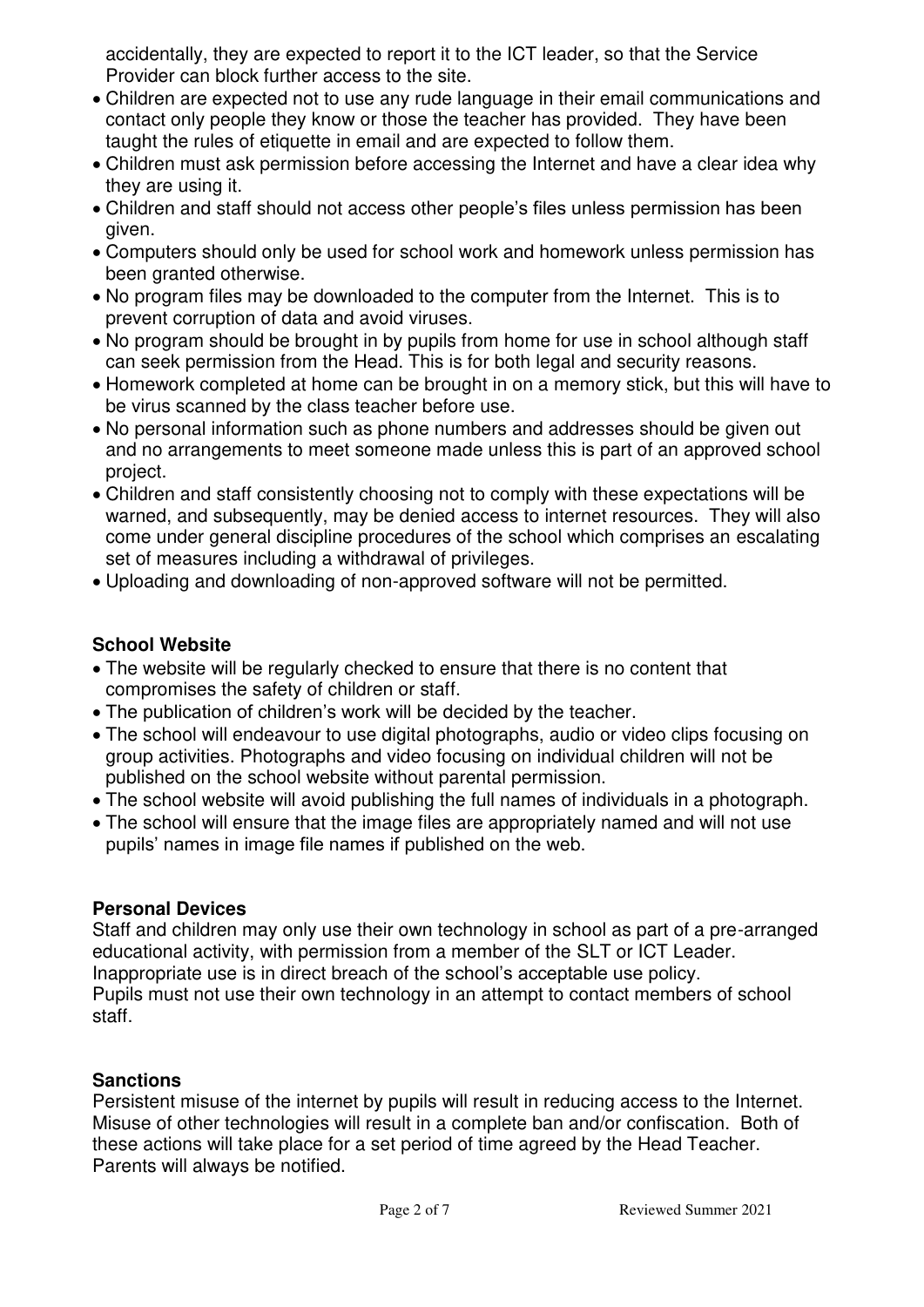\*\*A staff code of conduct re: use of ICT, was discussed at a staff meeting in March 2013, and was added to the Acceptable Use policy and reviewed in Summer 2013, and annually thereafter.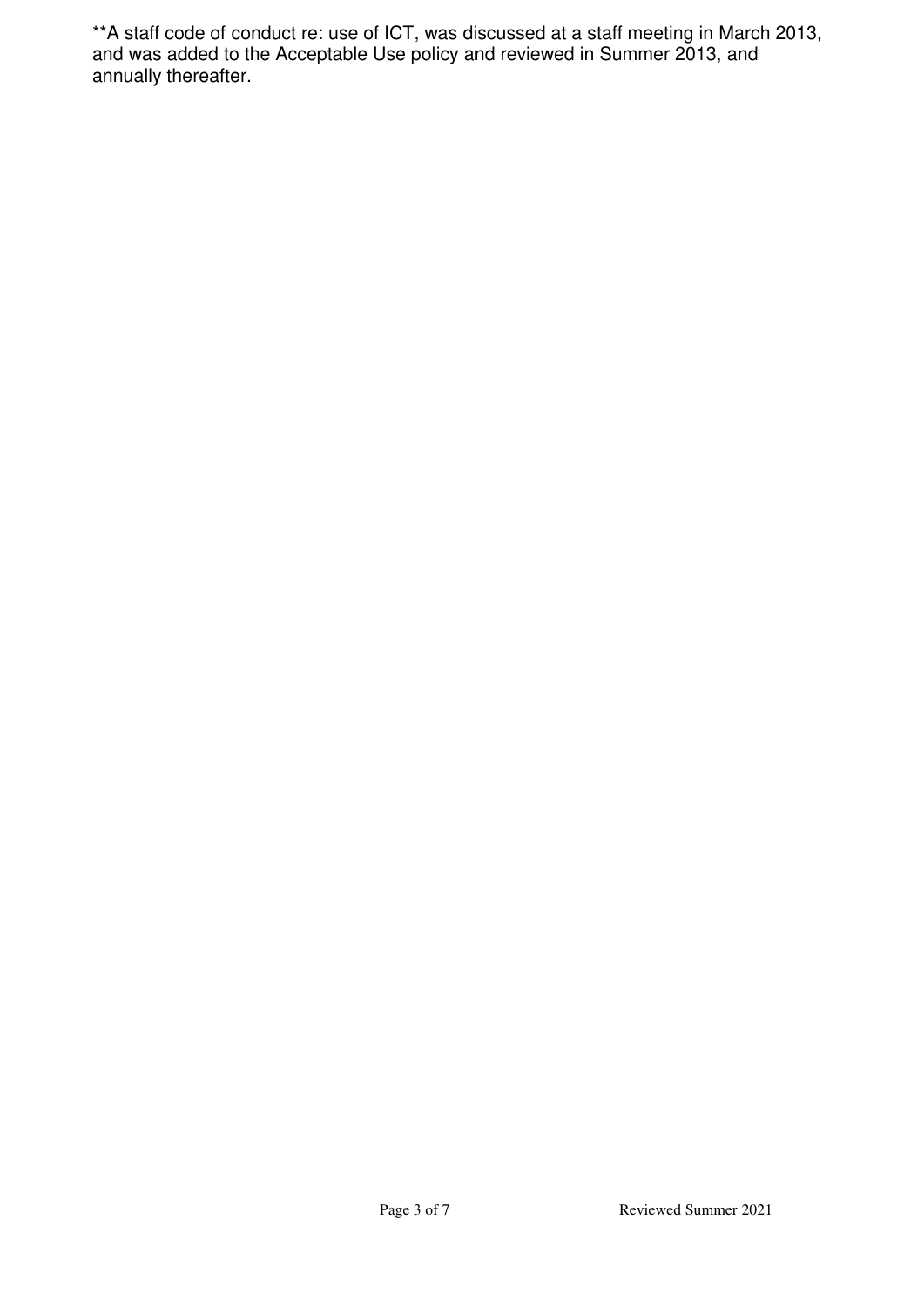



The purpose of the code of conduct is to provide guidance about safer working practice, keeping my personal and private lives separate, keeping myself safe when using electronic media and adopting responsible behaviour that should prevent me from putting myself and my career at risk.

This document refers to professional working relationships with colleagues, children, young people, parents / carers and volunteers.

#### **I Will Not:**

- o Give my personal details to children/young people. This includes mobile phone numbers, details of blogs, details of personal websites, social networking accounts, passwords, PIN numbers, Log in Details
- o Give my passwords and Log In details to anyone
- o Use my personal mobile phone to communicate with children/young people except in genuine emergencies.
- o Make available my personal details on a social network site with children/young people. I am aware that belonging to a group may give a back door to my page
- o Add/allow a child/young person to join my contacts/friends list
- o Use the internet or web-based communication to send messages to children/young people un-related to school
- o Use Social Networking sites to discuss children and young people, using their name or initials
- o Use my personal e-mail address in any communication with children and young people
- o Tick the 'remember me' box when using password protected internet sites in school
- o Retain pupil/family contact details for personal use
- o Produce images of children and young people unless appropriate permission has been sought
- o Retain images for personal use or move them for personal use
- o Use school information systems for private purposes without the permission of the Headteacher or designated alternate
- o Install any additional hardware or software without the permission of the Headteacher or designated alternate
- o Upload or download inappropriate or illegal material, nor assist young people in this process

#### **I Will:**

- o Only use my mobile phone in line with school policy during directed time
- o Always anonymise my mobile phone number where possible where my phone is used to contact parents, carers or volunteers
- o Switch off any blue tooth visibility
- o Password protect, switch off and lock my technology when it is not in use
- o Ensure that all written communications are compatible with my professional role
- o Remember that on-line conversations are written documents and should be treated as such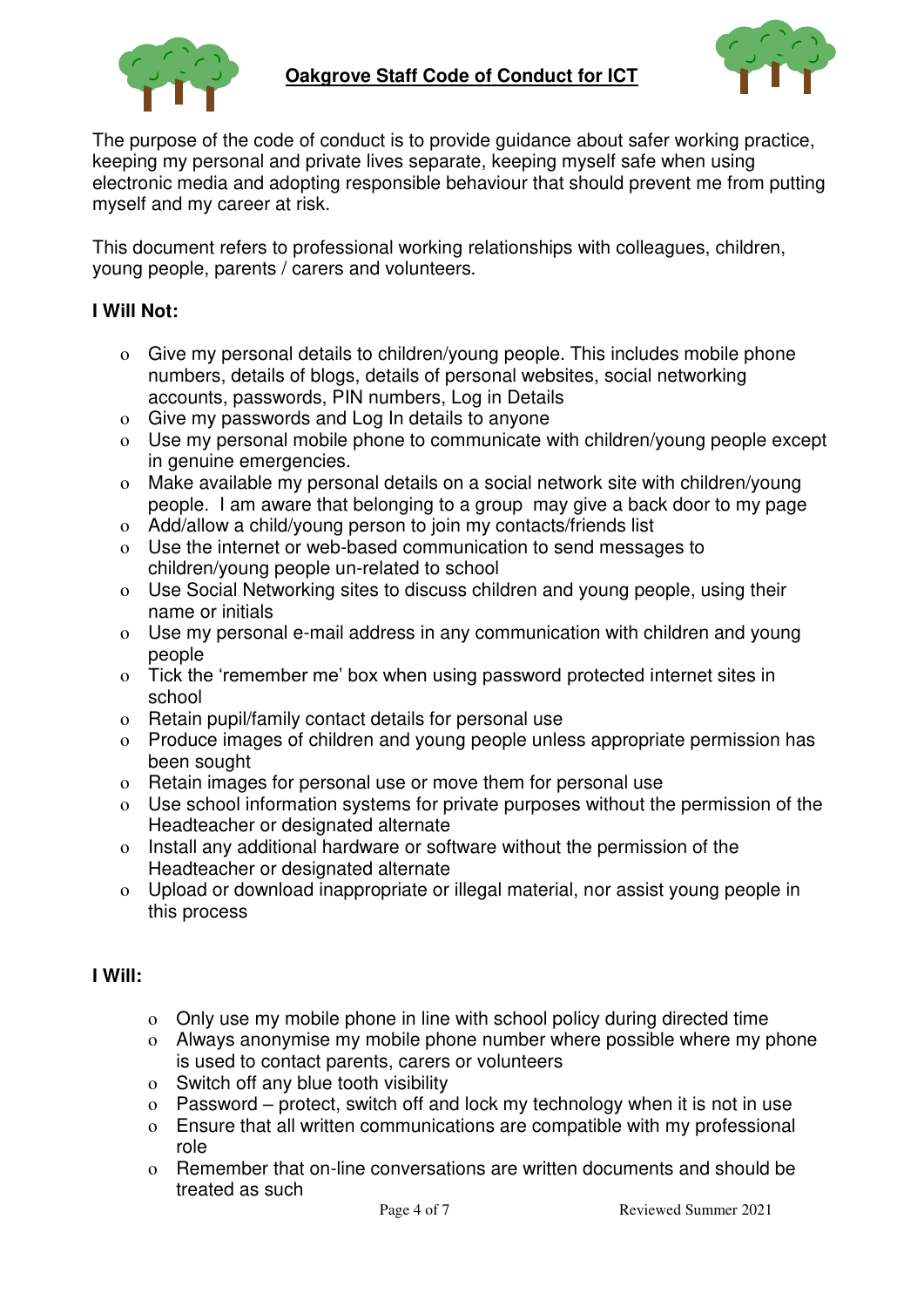- o Store images of children/young people in the secure network space specified by the school and
- o Delete such images from the device as soon as they have been stored whether using my own digital camera (with the permission of the Headteacher) or that of the school
- o Remove any contact details of children/young people /parents/carers/volunteers from a mobile device once the activity is complete. This includes school equipment and my personal mobile if permission for its use has been granted
- o Respect copyright and intellectual property rights

## **I Will Consult the Headteacher if:**

- o I have an existing social relationship with a child/young person/parent/carer / volunteer outside school which leads me to communicate with them using technology
- o I have an existing social relationship with a child/young person/parent/carer/ volunteer outside school which leads me to play on-line games with them

## **I understand the advice listed below:**

Oakgrove recommends that you:

- o Set your privacy settings at a maximum for any social network site/image storage etc.
- o Make sure that any information that is about me that is publicly available is accurate and appropriate to my professional role
- o Are mindful about how you present yourself when you are publishing information about yourself or having conversations on-line
- o Assume that **any** information that you post is publicly available

#### **Additional Requirements:**

Please tick

- $\Box$  I am aware that I must not behave in a way that could suggest that I am trying to develop a personal relationship with a child known to me through my professional role
- $\Box$  I have read the E-Safety Safer Working Practice Guidelines produced by Stockport Safeguarding Children Board
- $\Box$  I will report any incidents of e-safety regarding children/young people to the Designated Child Protection Officer (Helen Hammersley or Rob Metcalfe) in school
- $\Box$  I am aware that activities I undertake within my private life using technology may bring the profession/establishment into disrepute
- $\Box$  I understand that the headteacher may ask to view my school equipment at any time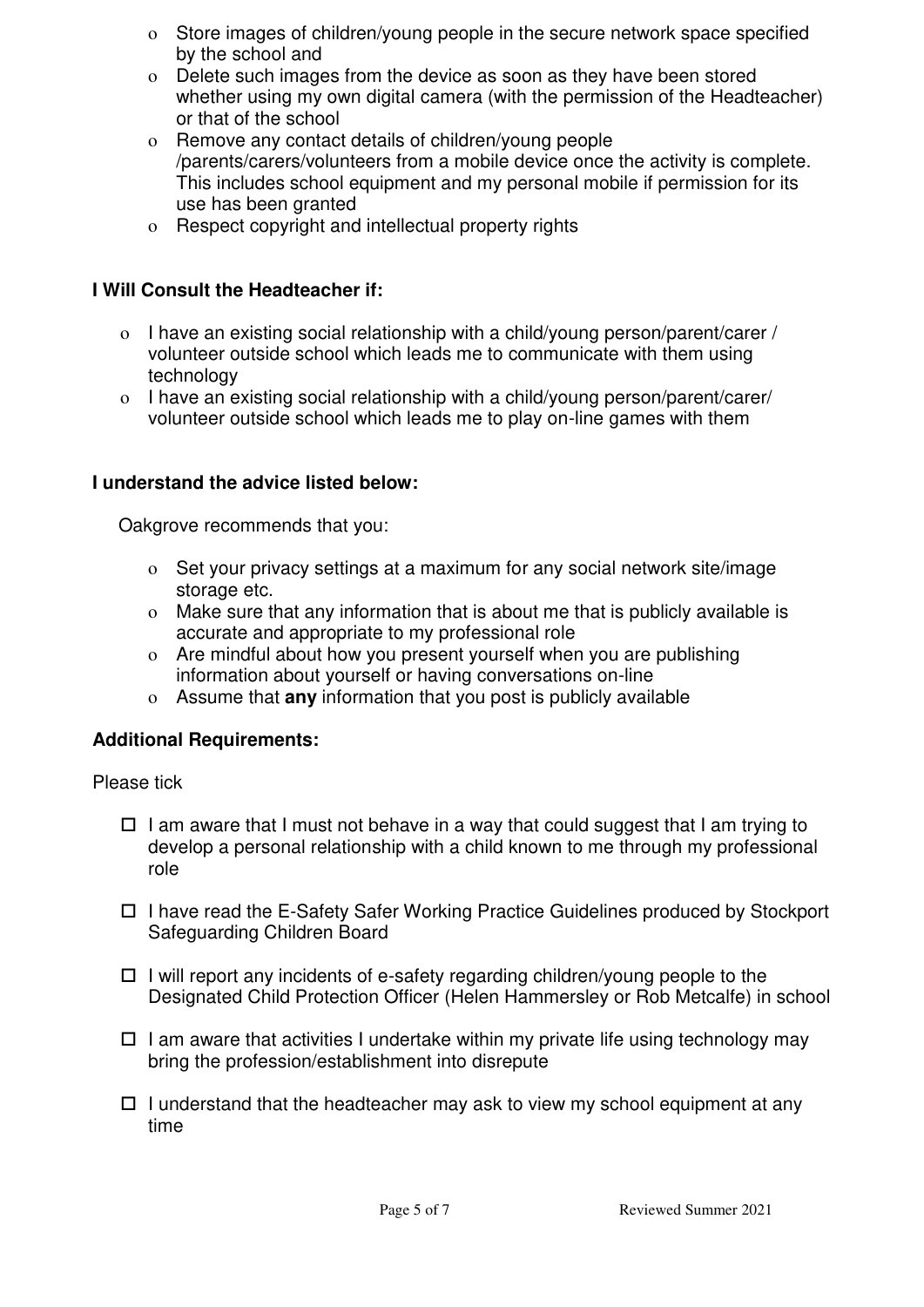- $\Box$  I accept responsibility for the use of youtube for teaching and assembly purposes and agree to ensure all images viewed are appropriate for use in school, so far as I am able
- $\Box$  I agree to not discuss any Oakgrove child by name or other identifiable description (e.g. class name or initial) on any social networking site
- $\Box$  I agree to keep my personal mobile phone in the staffroom or locked in a class store room during directed time (unless in exceptional circumstances and in agreement with the Headteacher). Office based staff to keep mobile phones in office cupboards/drawers during times when pupils are in school.

 $\Box$  I have read and understand the above Code of Conduct.

Signed:

Full Name:

Date:

Received By: Helen Hammersley

Role: Deputy Headteacher and designated safeguarding child protection officer

Date:

Original copy to be stored in personal file